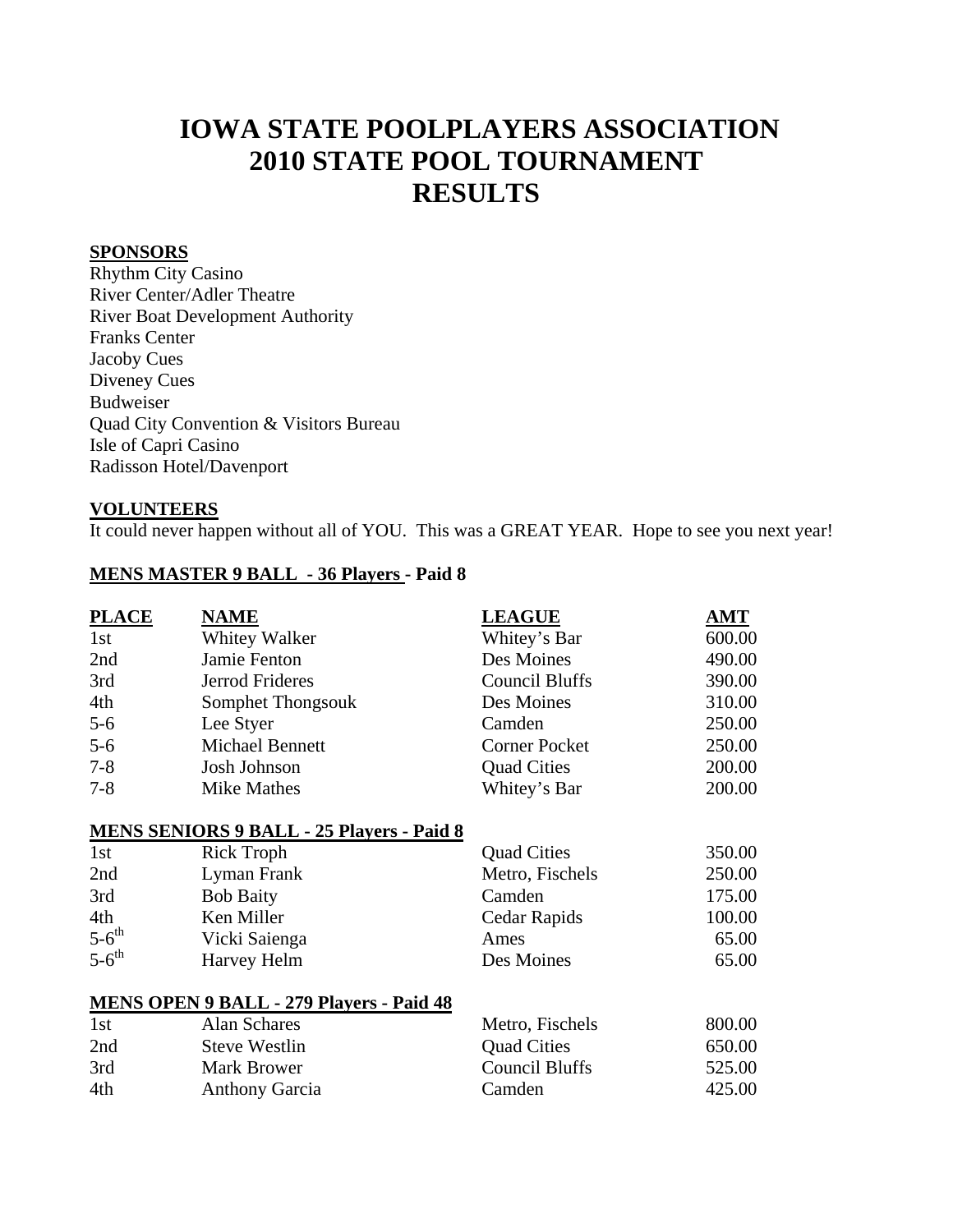| $5-6$ <sup>th</sup> | <b>Brett Dutton</b>    | <b>Corner Pocket</b>   | 335.00 |
|---------------------|------------------------|------------------------|--------|
| $5-6$ <sup>th</sup> | Theo Lee               | Des Moines             | 335.00 |
| $7-8$ <sup>th</sup> | Mike Farley            | Des Moines             | 285.00 |
| $7-8$ <sup>th</sup> | <b>Jack Colon</b>      | Cedar Rapids           | 285.00 |
| $9-12^{th}$         | Cale Enabnit           | <b>Delaware County</b> | 235.00 |
| $9-12^{th}$         | Shawn Gelo             | Corridor               | 235.00 |
| $9-12^{th}$         | Greg Knight            | Cedar Rapids           | 235.00 |
| $9-12^{th}$         | William Kohl           | Clinton                | 235.00 |
| $13-16$             | <b>Oscar Perales</b>   | Muscatine              | 190.00 |
| $13-16$             | Greg Gafeller          | Muscatine              | 190.00 |
| $13-16$             | Cody Mason             | <b>Iowa City</b>       | 190.00 |
| $13-16$             | Marty Carr             | <b>Timber City</b>     | 190.00 |
| 17-24               | <b>Brad McNeeley</b>   | Des Moines             | 150.00 |
| 17-24               | Craig Swanson          | Des Moine              | 150.00 |
| 17-24               | Zach Allen             | <b>Timber City</b>     | 150.00 |
| 17-24               | Keith Herndon          | <b>Corner Pocket</b>   | 150.00 |
| 17-24               | Cody Hotler            | Carr's In House        | 150.00 |
| 17-24               | Lance Lerch            | Corridor               | 150.00 |
| 17-24               | Dustin Roach           | Joe Dee's              | 150.00 |
| 17-24               | <b>Nick Thomson</b>    | <b>Quad Cities</b>     | 150.00 |
| $25 - 32$           | Gary Graeser           | Automatic              | 120.00 |
| $25 - 32$           | Curt Qualman           | Clinton                | 120.00 |
| $25 - 32$           | Derald Judson          | Des Moines             | 120.00 |
| 25-32               | Jamie Martin           | Cedar Rapids           | 120.00 |
| $25 - 32$           | <b>Jody McCormick</b>  | Muscatine              | 120.00 |
| $25 - 32$           | <b>Leonard Scott</b>   | <b>Quad Cities</b>     | 120.00 |
| $25 - 32$           | <b>Benny Topp</b>      | <b>Corner Pocket</b>   | 120.00 |
| $25 - 32$           | <b>Bill Sauser</b>     | Dubuque                | 120.00 |
| 33-48               | Jim Baker              | Clinton                | 90.00  |
| 33-48               | Louie Bartels          | <b>Timber City</b>     | 90.00  |
| 33-48               | Larry Blickenderfer    | Waterloo               | 90.00  |
| 33-48               | Jeff Breitbach         | Dubuque                | 90.00  |
| 33-48               | Matt Cox               | Whiteys                | 90.00  |
| 33-48               | Kaleb Graham           | <b>Charles City</b>    | 90.00  |
| 33-48               | Joel Hammargren        | Waterloo               | 90.00  |
| 33-48               | Jay Mayberry           | <b>Timber City</b>     | 90.00  |
| 33-48               | Darryl Ostwinkle       | <b>Delaware County</b> | 90.00  |
| 33-48               | <b>Ryan Voss</b>       | Dubuque                | 90.00  |
| 33-48               | Joe Shaw               | Camden                 | 90.00  |
| 33-48               | Kelly Stoutenberg      | Des Moines             | 90.00  |
| 33-48               | Jamie Tipps            | Muscatine              | 90.00  |
| 33-48               | <b>Curt Roggentien</b> | <b>Iowa City</b>       | 90.00  |
| 33-48               | Andy Sedam             | Muscatine              | 90.00  |
| 33-48               | <b>Tim Sommers</b>     | <b>Timber City</b>     | 90.00  |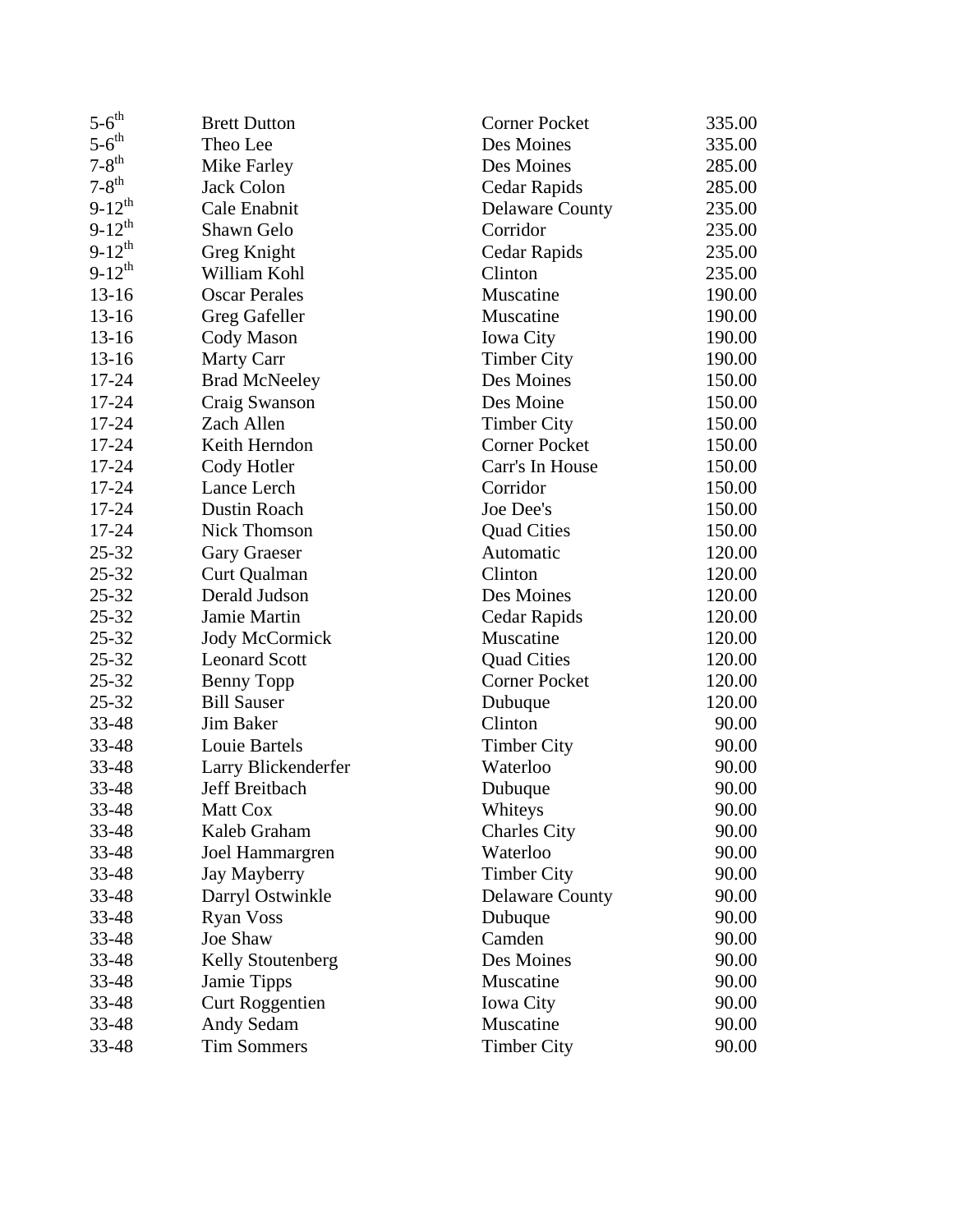### **WOMENS 9 BALL – 33 Players – Paid 8**

| 1at               | Heide French   | <b>Quad Cities</b> | 435.00 |
|-------------------|----------------|--------------------|--------|
| 2 <sup>nd</sup>   | Sharon Kleppe  | Clinton            | 350.00 |
| 3 <sup>rd</sup>   | Belinda Perez  | Muscatine          | 250.00 |
| 4 <sup>th</sup>   | Simone Huskey  | <b>Quad Cities</b> | 200.00 |
| $5^{th-6th}$      | Janey Finn     | Clinton            | 125.00 |
| $5th - 6th$       | Donna Whitcomb | Cox Music          | 125.00 |
| $7th-8th$         | Darcy Arbach   | Clinton            | 85.00  |
| $7^{th} - 8^{th}$ | Jolyn Cox      | <b>Quad Cities</b> | 85.00  |

### **MENS SENIORS 8 BALL – 44 Players – Paid 16**

| $1^{ST}$            | Ken Miller                | Cedar Rapids        | 400.00 |
|---------------------|---------------------------|---------------------|--------|
| 2 <sup>nd</sup>     | Ray Fredericksen          | Clinton             | 300.00 |
| 3 <sup>rd</sup>     | <b>Steven Strasburger</b> | Cedar Rapids        | 225.00 |
| 4 <sup>th</sup>     | Michael Hogan             | Dubuque             | 175.00 |
| $5-6$ <sup>th</sup> | Jerry Lampe               | Clinton             | 125.00 |
| $5-6$ <sup>th</sup> | Mark Czerwinski           | <b>Quad Cities</b>  | 125.00 |
| $7-8$ <sup>th</sup> | <b>Eddie Robinson</b>     | Des Moines          | 75.00  |
| $7-8$ <sup>th</sup> | Gary Winebright           | Whiteys             | 75.00  |
| $9-12^{th}$         | <b>Charlie Wentz</b>      | <b>Quad Cities</b>  | 70.00  |
| $9-12^{th}$         | Casey Ragsdale            | <b>Quad Cities</b>  | 70.00  |
| $9-12^{th}$         | Ernie Pfeiffer            | Dubuque             | 70.00  |
| $9-12^{th}$         | Less Graeser              | <b>Charles City</b> | 70.00  |
| $13-16^{th}$        | <b>Randy Hupton</b>       | <b>Quad Cities</b>  | 60.00  |
| $13-16^{th}$        | Dan Glasgow               | <b>Table Rats</b>   | 60.00  |
| $13-16^{th}$        | Dean Miller               | <b>Quad Cities</b>  | 60.00  |
| $13-16^{th}$        | Ron O'Meara Sr.           | <b>Quad Cities</b>  | 60.00  |

# **JUNIORS 8 BALL – 6 Players –**

| 1 <sup>ST</sup> | Jayson Ledford   | <b>Quad Cities</b> | DevineyCue |
|-----------------|------------------|--------------------|------------|
| 2 <sup>nd</sup> | Ean Honeycutt    | Grinnell, IA       | DevineyCue |
| $3^{\text{rd}}$ | Keelan Klommhaus | Rockwell, IA       |            |
| $4^{\text{th}}$ | Isabella Plumb   | <b>Quad Cities</b> |            |

### **MENS MASTER 8 BALL – 55 Players – Paid 16**

| $1^{ST}$        | Dustin Gunia            | <b>Council Bluffs</b> | 710.00 |
|-----------------|-------------------------|-----------------------|--------|
| 2 <sup>nd</sup> | Ron Pluym               | Dubuque               | 610.00 |
| $3^{\text{rd}}$ | Lee Styer               | Camden                | 510.00 |
| $4^{\text{th}}$ | Ryan Behnke             | Dubuque               | 410.00 |
| $5-6$           | Dan Kuhl                | <b>Quad Cities</b>    | 330.00 |
| $5-6$           | <b>Jason Richardson</b> | Des Moines            | 330.00 |
| $7 - 8$         | <b>Jesse Bowman</b>     | <b>Quad Cities</b>    | 260.00 |
| $7 - 8$         | Tony Bringman           | <b>Table Rats</b>     | 260.00 |
| $9 - 12$        | Chad Spain              | <b>Timber City</b>    | 200.00 |
| $9 - 12$        | Michael Bennett         | <b>Corner Pocket</b>  | 200.00 |
| $9-12$          | <b>Jeff Clark</b>       | <b>Timber City</b>    | 200.00 |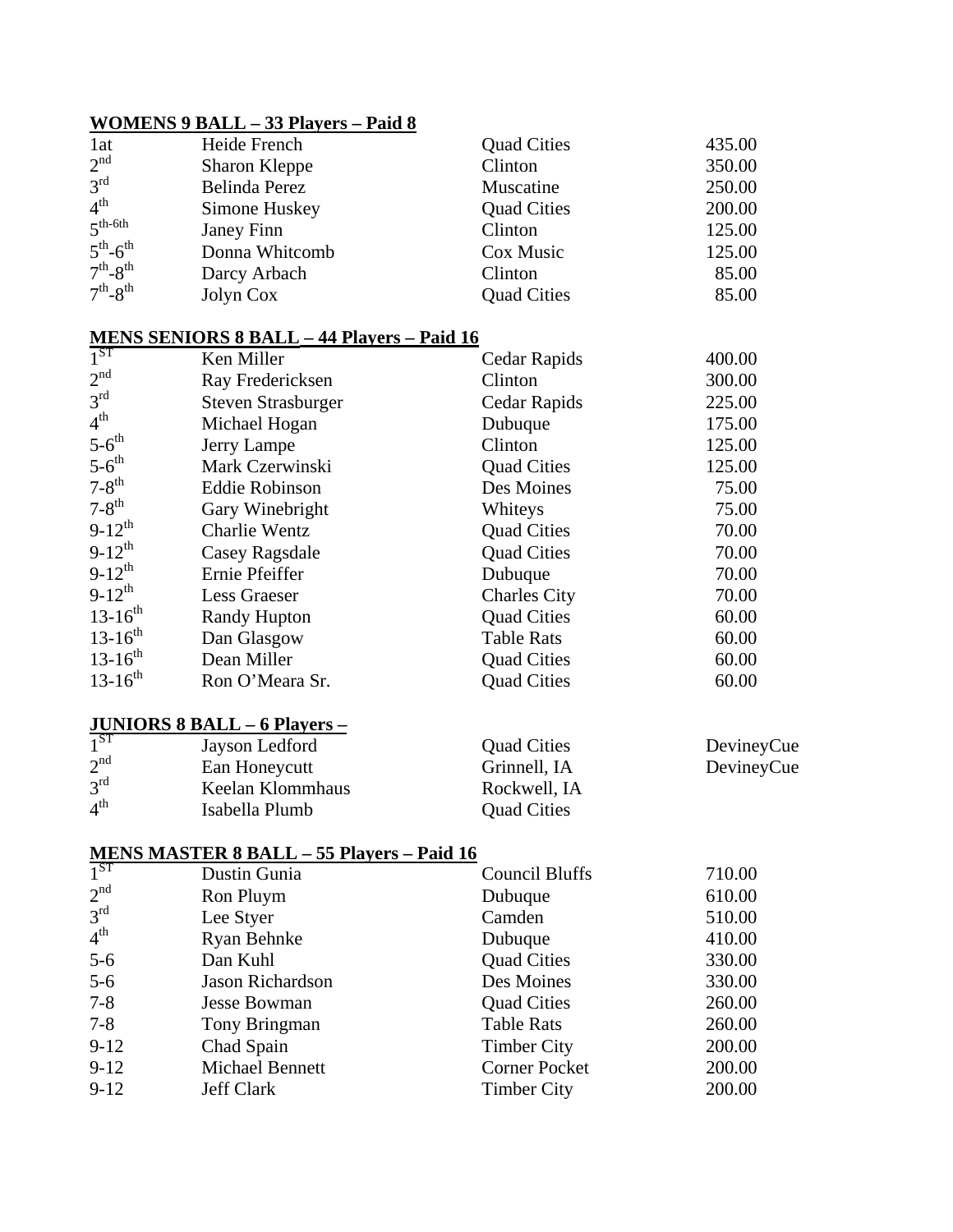| $9-12$  | <b>Gary Houy</b>          | Dubuque            | 200.00 |
|---------|---------------------------|--------------------|--------|
| $13-16$ | Jamie Bowman              | <b>Quad Cities</b> | 150.00 |
| $13-16$ | <b>Frank DeCaestecker</b> | <b>Quad Cities</b> | 150.00 |
| $13-16$ | Joe Villalpando           | <b>Quad Cities</b> | 150.00 |
| $13-16$ | <b>Brad Baker</b>         | Des Moines         | 150.00 |

# **WOMENS MASTER 8 BALL – 15 Players – Paid 4**

| 1 <sup>st</sup> | Jessica Frideres     | <b>Council Bluffs</b> | 500.00 |
|-----------------|----------------------|-----------------------|--------|
| 2 <sup>nd</sup> | Sabrina McCormick    | Des Moines            | 400.00 |
| 3 <sup>rd</sup> | Melissa Hills        | <b>Corner Pocket</b>  | 310.00 |
| 4 <sup>th</sup> | <b>Barb Hamilton</b> | Cox Music             | 240.00 |

# **MENS OPEN 8 BALL - Level I - 200 Players - Paid 48**

| 1st       | <b>Anthony Garcia</b> | Camden                 | 600.00 |
|-----------|-----------------------|------------------------|--------|
| 2nd       | Tony Oldenburger      | Metro, Fischels        | 495.00 |
| 3rd       | Cale Enabnit          | <b>Delaware County</b> | 400.00 |
| 4th       | <b>Bob Andrews</b>    | <b>Council Bluffs</b>  | 335.00 |
| $5 - 6$   | <b>Brad Florian</b>   | <b>Council Bluffs</b>  | 270.00 |
| $5 - 6$   | Keith Herndon         | <b>Corner Pocket</b>   | 270.00 |
| $7 - 8$   | <b>Jimmy Nosavan</b>  | Des Moines             | 220.00 |
| $7 - 8$   | <b>Jim Baker</b>      | Clinton                | 220.00 |
| $9 - 12$  | <b>Steve Westlin</b>  | <b>Quad Cities</b>     | 175.00 |
| $9 - 12$  | <b>Robert Reyes</b>   | Cox Music              | 175.00 |
| $9-12$    | Craig Swanson         | Des Moines             | 175.00 |
| $9 - 12$  | Anthony Ludwig        | Des Moines             | 175.00 |
| $13 - 16$ | Jon Brown             | Des Moines             | 140.00 |
| $13 - 16$ | Kent Zirtzman         | Dubuque                | 140.00 |
| $13 - 16$ | John Menichetti       | <b>Council Bluffs</b>  | 140.00 |
| $13 - 16$ | Dan Weber             | Dubuque                | 140.00 |
| 17-24     | Shawn Gelo            | Corridor               | 105.00 |
| 17-24     | <b>Oscar Perales</b>  | Muscatine              | 105.00 |
| 17-24     | Dave Webb             | <b>Joe Dees</b>        | 105.00 |
| 17-24     | <b>Randy Brewer</b>   | Clinton                | 105.00 |
| 17-24     | <b>Todd Burkhart</b>  | Clinton                | 105.00 |
| 17-24     | Mike Vankampen        | Clinton                | 105.00 |
| 17-24     | Darryl Ostwinkle      | Camden                 | 105.00 |
| 17-24     | Chris Nicholson       | Des Moines             | 105.00 |
| $25 - 32$ | <b>Bret Dutton</b>    | <b>Corner Pocket</b>   | 75.00  |
| $25 - 32$ | Gary Gafeller         | Muscatine              | 75.00  |
| $25 - 32$ | <b>Steve Schmitt</b>  | <b>Table Rats</b>      | 75.00  |
| $25 - 32$ | Andy Sedam            | Muscatine              | 75.00  |
| 25-32     | <b>Steve Moris</b>    | Dubuque                | 75.00  |
| 25-32     | Justin Richardson     | Des Moines             | 75.00  |
| $25 - 32$ | <b>Nick Thomson</b>   | <b>Quad Cities</b>     | 75.00  |
| 25-32     | Cory Data             | Dubuque                | 75.00  |
| 33-48     | <b>Jack Colon</b>     | Cedar Rapids           | 55.00  |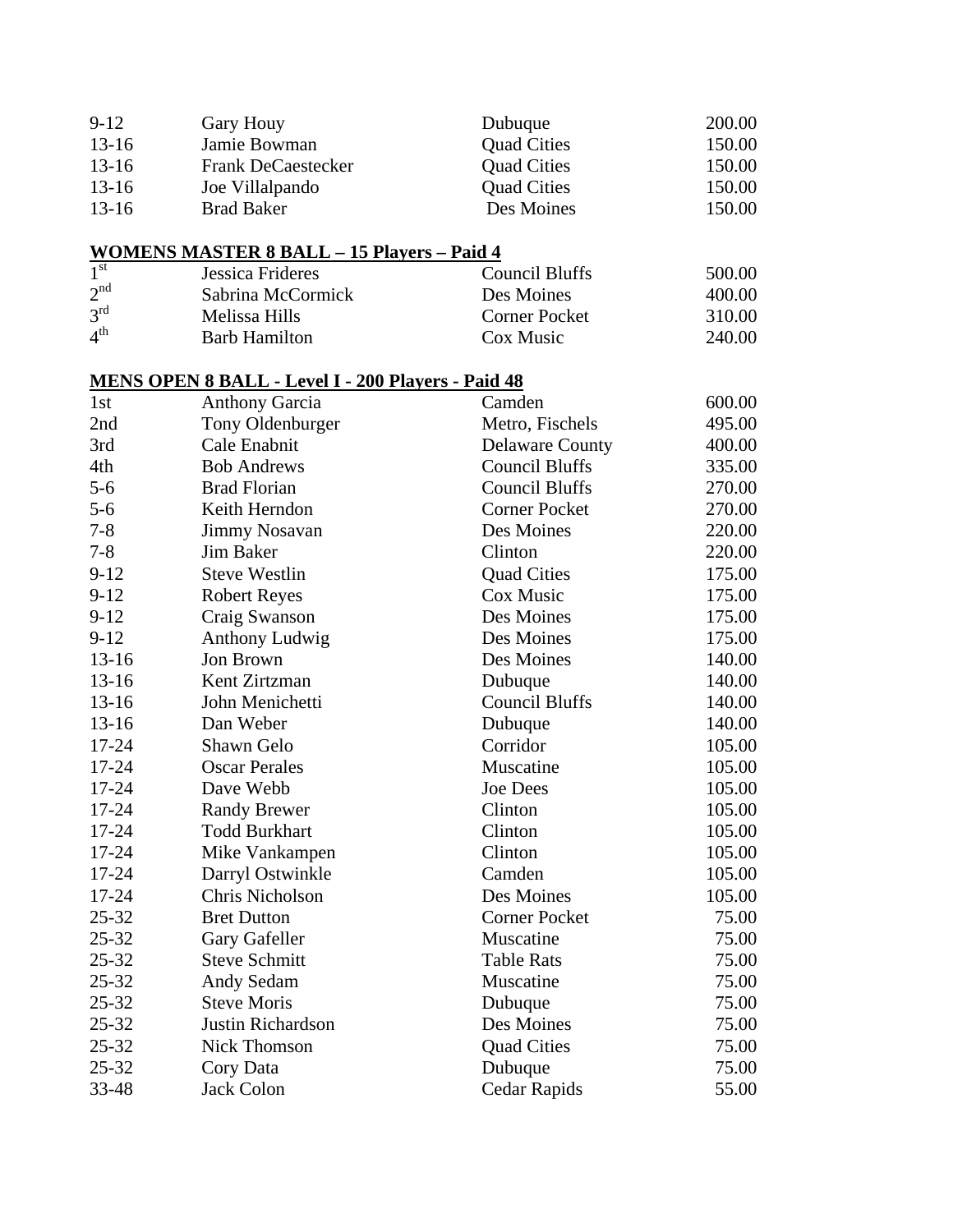| 33-48 | <b>Todd Davis</b>      | <b>Inner City</b>    | 55.00 |
|-------|------------------------|----------------------|-------|
| 33-48 | <b>Gary Fenton</b>     | <b>Quad Cities</b>   | 55.00 |
| 33-48 | <b>Brian McNeeley</b>  | Des Moines           | 55.00 |
| 33-48 | <b>Scott Burrus</b>    | <b>Quad Cities</b>   | 55.00 |
| 33-48 | <b>Tim Sommers</b>     | <b>Timber City</b>   | 55.00 |
| 33-48 | Mike Peiffer           | <b>Table Rats</b>    | 55.00 |
| 33-48 | <b>Gerry Proulx</b>    | <b>Quad Cities</b>   | 55.00 |
| 33-48 | <b>Russ Schickling</b> | <b>Quad Cities</b>   | 55.00 |
| 33-48 | Ryan Murphy            | Joedees              | 55.00 |
| 33-48 | Mike Enabnit           | <b>Charles City</b>  | 55.00 |
| 33-48 | Paul Ezerski           | <b>Corner Pocket</b> | 55.00 |
| 33-48 | Rob Hesse              | <b>Quad Cities</b>   | 55.00 |
| 33-48 | Kelly Fitzgibbons      | Dubuque              | 55.00 |
| 33-48 | <b>Robert Dish</b>     | <b>Corner Pocket</b> | 55.00 |
| 33-48 | Gregg Knight           | Cedar Rapids         | 55.00 |

#### **MENS OPEN 8 BALL - Level 2- 411 Players - Paid 96**

| 1st       | <b>Rich Kedley</b>   | Dubuque                | 720.00 |
|-----------|----------------------|------------------------|--------|
| 2nd       | Jeff Kay             | <b>Joe Dees</b>        | 615.00 |
| 3rd       | <b>Jason Nelson</b>  | <b>Joe Dees</b>        | 505.00 |
| 4th       | <b>Dustin Roach</b>  | <b>Joe Dees</b>        | 395.00 |
| $5 - 6$   | Doric Smith          | Whiteys                | 325.00 |
| $5 - 6$   | Adis Beganovic       | <b>Roberts Vending</b> | 325.00 |
| $7 - 8$   | <b>Jamie Martin</b>  | Cedar Rapids           | 275.00 |
| $7 - 8$   | <b>Gary Dewaele</b>  | <b>Council Bluffs</b>  | 275.00 |
| $9 - 12$  | Mike Lueders         | Clinton                | 230.00 |
| $9 - 12$  | John Gorsch          | Cedar Rapids           | 230.00 |
| $9-12$    | John Hall            | Clinton                | 230.00 |
| $9-12$    | <b>Matt Balluff</b>  | <b>Quad Cities</b>     | 230.00 |
| $13 - 16$ | <b>Marty Plumb</b>   | <b>Quad Cities</b>     | 185.00 |
| $13 - 16$ | Don Faber            | Des Moines             | 185.00 |
| $13-16$   | <b>Josh Vermule</b>  | <b>Council Bluffs</b>  | 185.00 |
| $13-16$   | Dick Conklin         | Clinton                | 185.00 |
| 17-24     | Seth Johnson         | Metro, Fischels        | 150.00 |
| 17-24     | Stephen Finn         | Clinton                | 150.00 |
| $17 - 24$ | <b>Drake Daley</b>   | Cox Music              | 150.00 |
| $17 - 24$ | Eric Loest           | Corridor               | 150.00 |
| 17-24     | <b>Brian Mattson</b> | Muscatine              | 150.00 |
| 17-24     | <b>Butch Horan</b>   | Clinton                | 150.00 |
| 17-24     | <b>Steve Aldrich</b> | Camden                 | 150.00 |
| 17-24     | <b>Rich Perry</b>    | Clinton                | 150.00 |
| $25 - 32$ | Kelly Stoutenberg    | Des MOines             | 105.00 |
| $25 - 32$ | Kaleb Graham         | <b>Charles City</b>    | 105.00 |
| $25 - 32$ | <b>Bob Alfred</b>    | <b>Joe Dees</b>        | 105.00 |
| $25 - 32$ | Rich VanKampen       | Clinton                | 105.00 |
| $25 - 32$ | Jeremy Bush          | <b>Table Rats</b>      | 105.00 |
|           |                      |                        |        |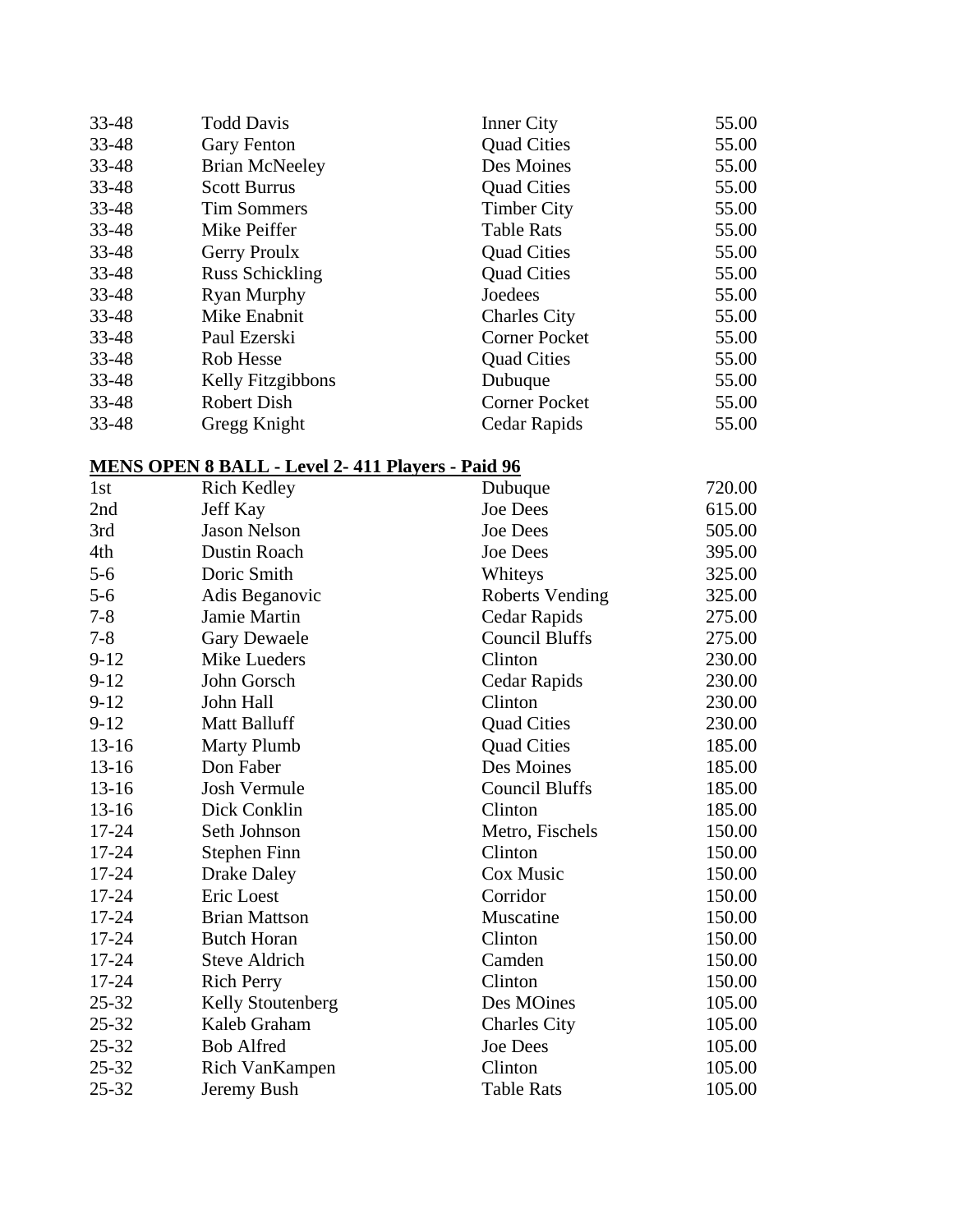| $25 - 32$ | <b>Bill Roach</b>       | Joe Dees               | 105.00 |
|-----------|-------------------------|------------------------|--------|
| $25 - 32$ | <b>Randy Fisher</b>     | Cedar Rapids           | 105.00 |
| $25 - 32$ | Matt Hartleip           | Metro Waterloo         | 105.00 |
| 33-48     | <b>Shane Gibson</b>     | <b>Quad Cities</b>     | 65.00  |
| 33-48     | <b>John Stewart</b>     | <b>Council Bluffs</b>  | 65.00  |
| 33-48     | <b>Mark Brower</b>      | <b>Council Bluffs</b>  | 65.00  |
| 33-48     | <b>Jarred Carpenter</b> | <b>Charles City</b>    | 65.00  |
| 33-48     | Lane Eddy               | Osceola                | 65.00  |
| 33-48     | <b>Jason Crimmins</b>   | Campustown             | 65.00  |
| 33-48     | <b>Scott Law</b>        | Clinton                | 65.00  |
| 33-48     | Shawn Forler            | Cedar Rapids           | 65.00  |
| 33-48     | David Dunham            | Clinton                | 65.00  |
| 33-48     | <b>Robert Thornton</b>  | Cedar Rapids           | 65.00  |
| 33-48     | David Howlett           | Cox Music              | 65.00  |
| 33-48     | <b>Thomas Smith</b>     | Camden                 | 65.00  |
| 33-48     | <b>Rich Asbell</b>      | Dubuque                | 65.00  |
| 33-48     | Jay Belden              | Dubuque                | 65.00  |
| 33-48     | Jason Diaz.             | Campustown             | 65.00  |
| 33-48     | <b>Mason Parks</b>      | <b>Quad Cities</b>     | 65 00  |
| 49-64     | <b>Shawn Siefkas</b>    | Campustown             | 50.00  |
| 49-64     | <b>Jason Nuendorf</b>   | Dubuque                | 50.00  |
| 49-64     | <b>Josh Krueger</b>     | Muscatine              | 50.00  |
| 49-64     | Roger Archer            | Muscatine              | 50.00  |
| 49-64     | Jered Allen             | Campustown             | 50.00  |
| 49-64     | <b>Steve Camerona</b>   | Des Moines             | 50.00  |
| 49-64     | Nick Allendorf          | Dubuque                | 50.00  |
| 49-64     | Mike Ritchie            | Clinton                | 50.00  |
| 49-64     | Matt Cox                | Whiteys                | 50.00  |
| 49-64     | Jeremy Hedley           | Dubuque                | 50.00  |
| 49-64     | Joe Bush                | Dubuque                | 50.00  |
| 49-64     | <b>Steve Barnes</b>     | Iowa City              | 50.00  |
| 49-64     | <b>Jack Christy</b>     | Cedar Rapids Metro     | 50.00  |
| 49-64     | <b>Shane Seevell</b>    | Cedar Rapids Metro     | 50.00  |
| 49-64     | Dennis Boyle            | <b>Quad Cities</b>     | 50.00  |
| 49-64     | Robert Graham           | <b>Charles City</b>    | 50.00  |
| 65-96     | John Seelman            | <b>Iowa City</b>       | 40.00  |
| 65-96     | Steve Heiderscheit      | Dubuque                | 40.00  |
| 65-96     | <b>Tony Terronez</b>    | <b>Quad Cities</b>     | 40.00  |
| 65-96     | Allen Langguth          | Cedar Rapids           | 40.00  |
| 65-96     | Tony Hinz               | <b>Delaware County</b> | 40.00  |
| 65-96     | <b>Steven Hart</b>      | <b>Inner City</b>      | 40.00  |
| 65-96     | Joe Dillard             | <b>Quad Cities</b>     | 40.00  |
| 65-96     | Todd Hefflefinger       | Cedar Rapids           | 40.00  |
| 65-96     | Nicho Marin             | <b>Table Rats</b>      | 40.00  |
| 65-96     | Darwin Willett          | <b>Tri County</b>      | 40.00  |
| 65-96     | Jason Fedderson         | Cedar Rapids           | 40.00  |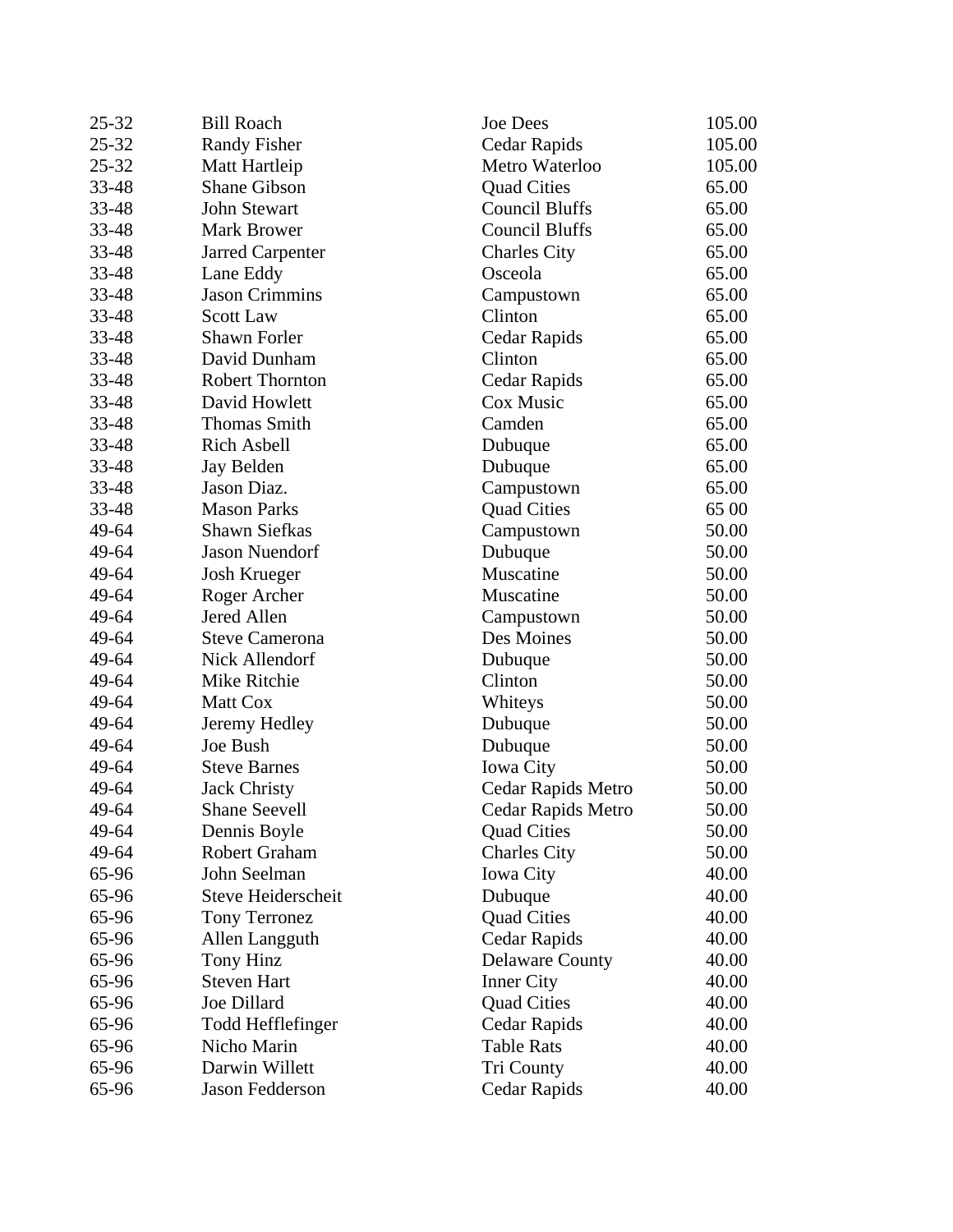| 65-96           | Kody Sprau                                          | <b>Delaware County</b> | 40.00  |
|-----------------|-----------------------------------------------------|------------------------|--------|
| 65-96           | Don Raschke                                         | <b>Quad Cities</b>     | 40.00  |
| 65-96           | <b>Tim Rolwes</b>                                   | Dubuque                | 40.00  |
| 65-96           | Terry Archer                                        | Cedar Rapids           | 40.00  |
| 65-96           | <b>Jeremy Story</b>                                 | Clinton                | 40.00  |
| 65-96           | Cody Mason                                          | <b>Iowa City</b>       | 40.00  |
| 65-96           | <b>Brian Speer</b>                                  | <b>Quad Cities</b>     | 40.00  |
| 65-96           | Robert Swanson                                      | Des Moines             | 40.00  |
| 65-96           | <b>Blake Mattson</b>                                | Muscatine              | 40.00  |
| 65-96           | Allen Moore                                         | <b>Iowa City</b>       | 40.00  |
| 65-96           | Dan Bowling                                         | <b>Quad Cities</b>     | 40.00  |
| 65-96           | <b>Chad Green</b>                                   | <b>Tri County</b>      | 40.00  |
| 65-96           | Mark Wessling                                       | <b>Iowa City</b>       | 40.00  |
| 65-96           | Jamie Tipps                                         | Muscatine              | 40.00  |
| 65-96           | <b>Raymond Martinez</b>                             | <b>Quad Cities</b>     | 40.00  |
| 65-96           | <b>Scott Novotny</b>                                | Camden                 | 40.00  |
| 65-96           | Jae Bernard                                         | Cedar Rapids           | 40.00  |
| 65-96           | Levi Bechnke                                        | Dubuque                | 40.00  |
| 65-96           | <b>Brad Rathjen</b>                                 | <b>Quad Cities</b>     | 40.00  |
| 65-96           | Daryl Adcock                                        | Muscatine              | 40.00  |
| 65-96           | <b>Travis Fox</b>                                   | <b>Charles City</b>    | 40.00  |
|                 |                                                     |                        |        |
|                 | <u>WOMENS 8 BALL-LEVEL 1 - 70 Players – Paid 16</u> |                        |        |
| 1 <sup>st</sup> | Simone Huskey                                       | Cox Music              | 390.00 |
| 2 <sup>nd</sup> | <b>Belina Perez</b>                                 | Muscatine              | 300.00 |
| 3 <sup>rd</sup> | Amanda Kuhl                                         | Cox Music              | 240.00 |
| 4 <sup>th</sup> | Dawn Spencer                                        | Camden                 | 195.00 |
| $5-6$           | <b>Billie Kephart</b>                               | <b>Council Bluffs</b>  | 145.00 |
| $5 - 6$         | Angela Parmentier                                   | Cox Music              | 145.00 |
| $7 - 8$         | Sheree Hill                                         | Muscatine              | 115.00 |
| $7 - 8$         | Rebecca Anderson                                    | <b>Council Bluffs</b>  | 115.00 |
| $9 - 12$        | <b>Sharon Rinkert</b>                               | Des Moines             | 80.00  |
| $9-12$          | Dea Mills                                           | Clinton                | 80.00  |
| $9-12$          | <b>Sharon Vermule</b>                               | Council Bluffs         | 80.00  |
| $9-12$          | Michelle Nicholson                                  | <b>Quad Cities</b>     | 80.00  |
| $13-16$         | Kelly McBride                                       | <b>Quad Cities</b>     | 50.00  |
| $13-16$         | <b>Karen DeSmet</b>                                 | <b>Quad Cities</b>     | 50.00  |
| $13-16$         | Pattie Hajney                                       | Cox Music              | 50.00  |
| $13 - 16$       | Julie Frost                                         | <b>Delaware County</b> | 50.00  |
|                 |                                                     |                        |        |

# **WOMEN 8 BALL - LEVEL 2 – 163 Players – Paid 32**

| $\overline{1}^{\text{st}}$ | Jodi Peckham         | Council Bluffs | 385.00 |
|----------------------------|----------------------|----------------|--------|
| 2 <sup>nd</sup>            | Lorrie Lanham        | Council Bluffs | 300.00 |
| $3^{\text{rd}}$            | Andrea Fullick       | <b>Clinton</b> | 240.00 |
| 4 <sup>th</sup>            | Michelle Gooch       | Des Moines     | 195.00 |
| $5-6$                      | <b>Shelly Hansen</b> | Council Bluffs | 150.00 |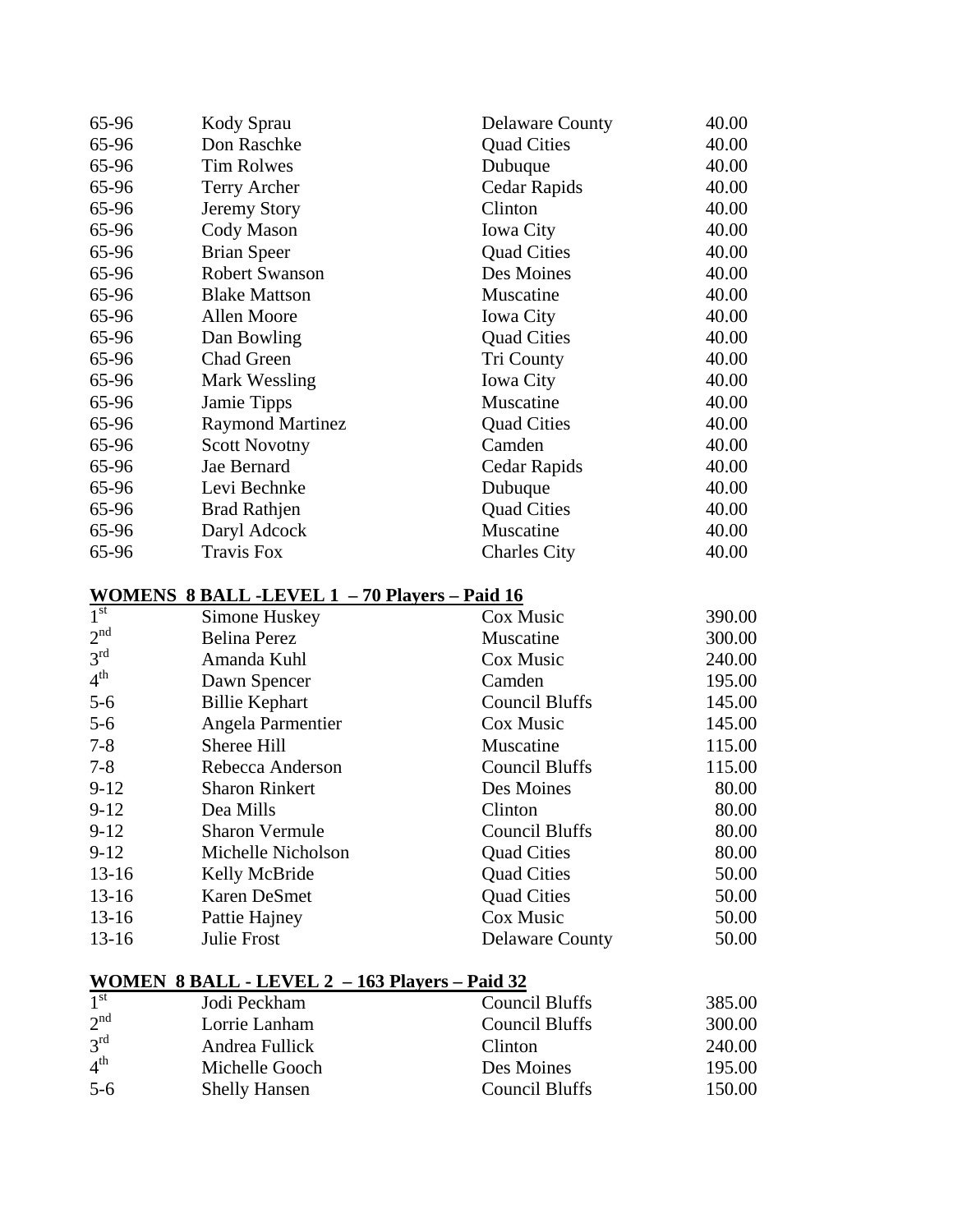| $5 - 6$         | Kimberly Karol                                                                                                | Waterloo                   | 150.00   |
|-----------------|---------------------------------------------------------------------------------------------------------------|----------------------------|----------|
| $7 - 8$         | Sandra Wurster                                                                                                | Clinton                    | 130.00   |
| $7 - 8$         | <b>Susan Bray</b>                                                                                             | Clinton                    | 130.00   |
| $9-12$          | <b>Ginger Blasdell</b>                                                                                        | <b>Quad Cities</b>         | 105.00   |
| $9-12$          | <b>Jessica Thomas</b>                                                                                         | <b>Jackson County</b>      | 105.00   |
| $9 - 12$        | Fonda Taylor                                                                                                  | <b>Automatic Amusement</b> | 105.00   |
| $9 - 12$        | Jan James                                                                                                     | <b>Joe Dees</b>            | 105.00   |
| $13 - 16$       | Michelle Medd                                                                                                 | Clinton                    | 85.00    |
| $13 - 16$       | Michelle Hopkins                                                                                              | Clinton                    | 85.00    |
| $13 - 16$       | Dee Kelley (Gross)                                                                                            | Dubuque                    | 85.00    |
| $13-16$         | Kae Clardy                                                                                                    | Clinton                    | 85.00    |
| 17-24           | <b>Connie Lessard</b>                                                                                         | Clinton                    | 65.00    |
| $17 - 24$       | Nancy Beadel                                                                                                  | Cox Music                  | 65.00    |
| 17-24           | <b>Vickie Sauser</b>                                                                                          | <b>Delaware County</b>     | 65.00    |
| $17 - 24$       | Staci Clark                                                                                                   | Clinton                    | 65.00    |
| $17 - 24$       | Cheri Yarolem                                                                                                 | <b>Jackson County</b>      | 65.00    |
| 17-24           | Melissa Coyle                                                                                                 | <b>Delaware County</b>     | 65.00    |
| $17 - 24$       | Pam Fagan                                                                                                     | Dubuque                    | 65.00    |
| 17-24           | <b>Julie Backes</b>                                                                                           | Dubuque                    | 65.00    |
| $25 - 32$       | Leeann Weidenfeller                                                                                           | <b>Council Bluffs</b>      | 50.00    |
| $25 - 32$       | Kayla Brewer                                                                                                  | Cliinton                   | 50.00    |
| $25 - 32$       | Celine Haight                                                                                                 | <b>Delaware County</b>     | 50.00    |
| $25 - 32$       | CeCe Sempek                                                                                                   | <b>Council Bluffs</b>      | 50.00    |
| $25 - 32$       | Amy Andersen                                                                                                  | <b>Delaware County</b>     | 50.00    |
| $25 - 32$       | Susan Langguth                                                                                                | Cedar Rapids               | 50.00    |
| $25 - 32$       | Cheryl Boland                                                                                                 | Clinton                    | 50.00    |
| 25-32           | April Benard                                                                                                  | <b>Roberts Vending</b>     | 50.00    |
|                 | <u>MENS MASTERS TEAM 8 BALL - 11 Teams - Paid 4</u>                                                           |                            |          |
| 1st             | Don't Do Things                                                                                               | Des Moines                 | 2,500.00 |
| 2 <sup>nd</sup> | Unknown                                                                                                       | Des Moines                 | 2,000.00 |
| 3 <sup>rd</sup> | <b>Stone Cold Nuts</b>                                                                                        | Whiteys                    | 1,600.00 |
| 4 <sup>th</sup> | Main Street-Gotta Have It                                                                                     | <b>Council Bluffs</b>      | 1,200.00 |
|                 |                                                                                                               |                            |          |
|                 | <b>WOMEN MASTERS TEAM 8 BALL - 7 Teams - Paid 3</b><br>$I^{\text{st}}$ Capri College Cox Mus<br>Capri College | Cox Music                  | 1,800.00 |
| 2 <sup>nd</sup> | Which Witch Is Witch                                                                                          | <b>Council Bluffs</b>      | 1,300.00 |
| 3 <sup>rd</sup> | <b>OMG</b>                                                                                                    | Des Moines                 | 1,000.00 |
|                 |                                                                                                               |                            |          |

# **MENS TEAM 8 BALL – LEVEL 1 – 77 Teams – Paid 24**

| 1 <sup>st</sup> | Big Dogs                   | Des Moines             | 1,500.00 |
|-----------------|----------------------------|------------------------|----------|
| 2 <sup>nd</sup> | Dakota Cue Club            | Dubuque                | 1,000.00 |
| 3 <sup>rd</sup> | Get Out Or Go Home         | Cox Music              | 800.00   |
| 4 <sup>th</sup> | Donna's Boys               | <b>Timber City</b>     | 700.00   |
| $5-6$           | <b>Onies Wooden Nickle</b> | <b>Delaware County</b> | 550.00   |
| $5-6$           | Legends Sports Bar         | Clinton                | 550.00   |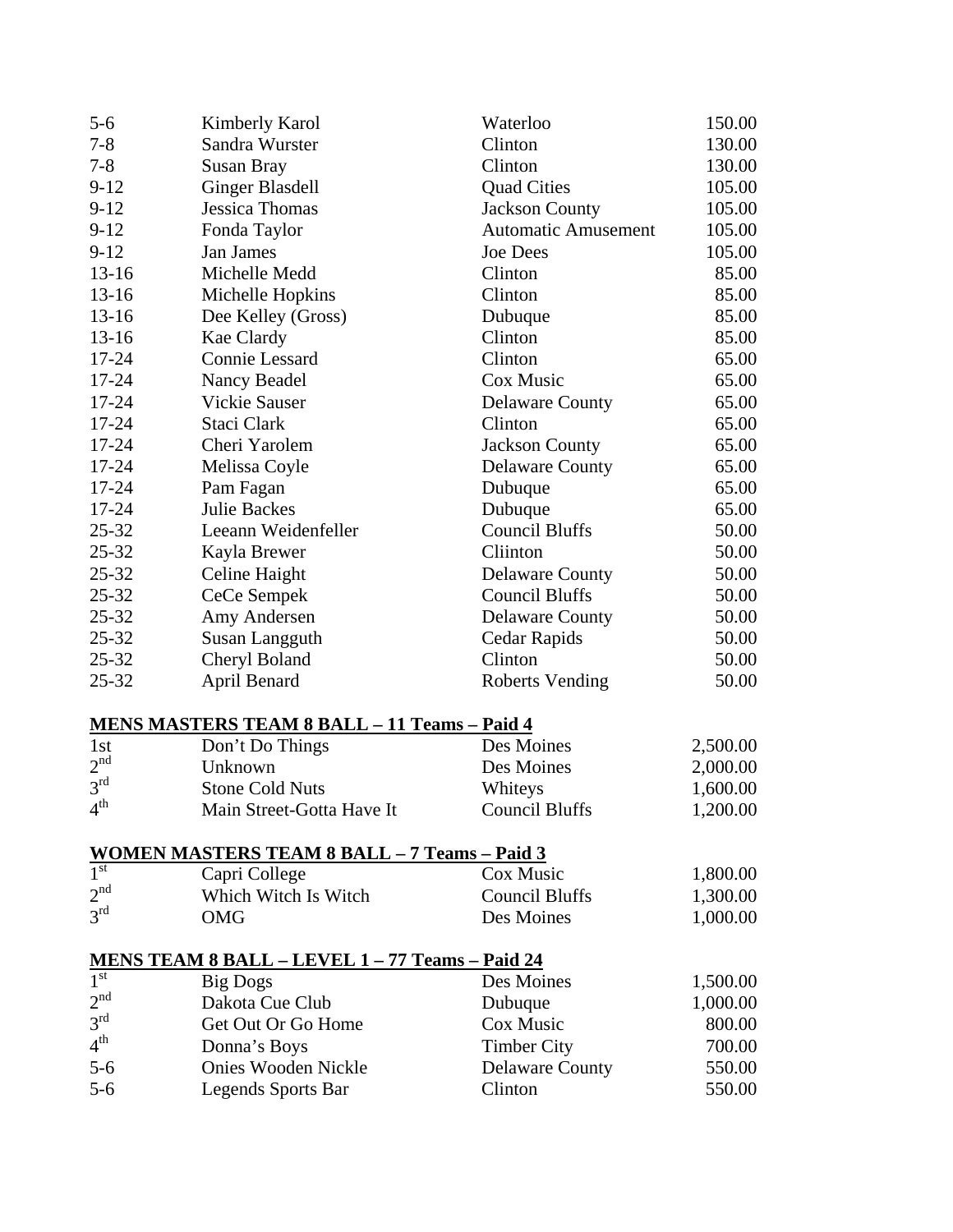| $7 - 8$   | <b>Legends Hackers</b>        | Clinton               | 440.00 |
|-----------|-------------------------------|-----------------------|--------|
| $7 - 8$   | Pocket This Bitch             | Des Moines            | 440.00 |
| $9-12$    | <b>Hillbilly Golfers</b>      | <b>Iowa City</b>      | 350.00 |
| $9-12$    | <b>Hot Shots</b>              | <b>Inner City</b>     | 350.00 |
| $9 - 12$  | <b>Corner Pocket</b>          | Camden                | 350.00 |
| $9-12$    | Predators                     | Creston               | 350.00 |
| $13-16$   | Big T & The Pups              | <b>Quad Cities</b>    | 275.00 |
| $13 - 16$ | Felt                          | Des Moines            | 275.00 |
| $13 - 16$ | <b>Cue Masters-Baxter</b>     | Dubuque               | 275.00 |
| $13 - 16$ | Don't Even Think About It     | Des Moines            | 275.00 |
| $17 - 24$ | Townhouse                     | <b>Charles City</b>   | 225.00 |
| $17 - 24$ | 7 O'Clock                     | Des Moines            | 225.00 |
| $17 - 24$ | <b>PDQues</b>                 | Muscatine             | 225.00 |
| $17 - 24$ | <b>Ballers</b> Inc            | Cooridor              | 225.00 |
| $17 - 24$ | Whitey's Rat Pack             | Whiteys               | 225.00 |
| $17 - 24$ | Main Street - Tony            | <b>Council Bluffs</b> | 225.00 |
| $17 - 24$ | <b>Silver Dollar Antiques</b> | Clinton               | 225.00 |
| 17-24     | Wagon Wheel                   | Cox Music             | 225.00 |
|           |                               |                       |        |

# **MENS TEAM 8 BALL – LEVEL 2 – 118 Teams – Paid 24**

| $\overline{1}^{\text{st}}$ | <b>Cocktails Foe Cue</b>    | Cedar Rapids                | 800.00 |
|----------------------------|-----------------------------|-----------------------------|--------|
| 2 <sup>nd</sup>            | <b>Crossroads Tattoos</b>   | <b>Quad Cities</b>          | 650.00 |
| 3 <sup>rd</sup>            | <b>Instant Replay-Beyer</b> | Dubuque                     | 550.00 |
| 4 <sup>th</sup>            | SS 8-Ball                   | Waterloo                    | 450.00 |
| $5 - 6$                    | <b>Balls Still Droppin</b>  | <b>Charles City</b>         | 350.00 |
| $5 - 6$                    | <b>Weakest Link</b>         | Des Moines                  | 350.00 |
| $7 - 8$                    | Maquoketa Eagles #2         | <b>Timber City</b>          | 250.00 |
| $7 - 8$                    | Wonders                     | Camden                      | 250.00 |
| $9-12$                     | Willys #6                   | Muscatine                   | 175.00 |
| $9-12$                     | Fanatic's                   | <b>Automatic Amusements</b> | 175.00 |
| $9 - 12$                   | <b>Rusty Nuts</b>           | Des Moines                  | 175.00 |
| $9 - 12$                   | <b>DANG</b>                 | Des Moines                  | 175.00 |
| $13-16$                    | <b>Dudley Brothers</b>      | Corridor                    | 125.00 |
| $13-16$                    | <b>Almost Good Enough</b>   | <b>Automatic Amusements</b> | 125.00 |
| $13-16$                    | Main Street-Art             | Council Bluffs              | 125.00 |
| $13-16$                    | Betterthanwelook            | Campustown                  | 125.00 |
| $17 - 24$                  | Hammerheads                 | Dubuque                     | 100.00 |
| 17-24                      | Dublin City Rakt N Redy     | Camden                      | 100.00 |
| $17 - 24$                  | <b>Hog House</b>            | <b>Quad Cities</b>          | 100.00 |
| $17 - 24$                  | Maquoketa Eagles #1         | <b>Timber City</b>          | 100.00 |
| $17 - 24$                  | Other Side                  | Dubuque                     | 100.00 |
| 17-24                      | Silver \$ Leftovers         | Clinton                     | 100.00 |
| 17-24                      | <b>Locker Room</b>          | <b>Automatic Amusements</b> | 100.00 |
| Disqualified               | Road House                  | Joe Dee's                   | 100.00 |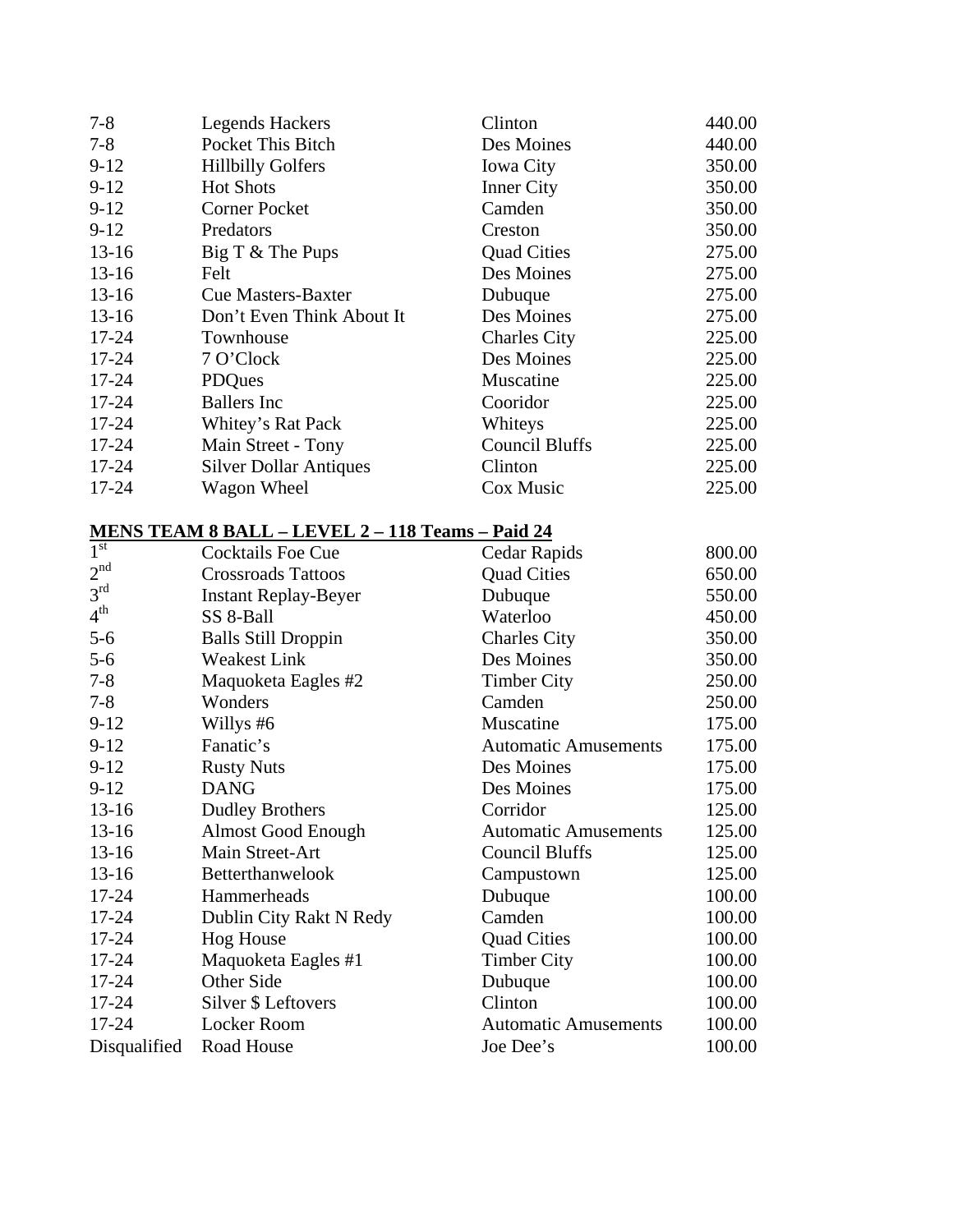# **WOMENS OPEN TEAM 8 BALL – 70 Teams – Paid 24**

| 1 <sup>st</sup>                      | W.T.F                                | Whitey's                    | 1,000.00 |
|--------------------------------------|--------------------------------------|-----------------------------|----------|
| 2 <sup>nd</sup>                      | Silver Dollar #1                     | Clinton                     | 800.00   |
| 3 <sup>rd</sup>                      | Cue TZ                               | Des Moines                  | 650.00   |
| 4 <sup>th</sup>                      | Them Dang Women Got Felt             | Des Moines                  | 550.00   |
| $5 - 6$                              | Main Street - Leeann                 | <b>Council Bluffs</b>       | 450.00   |
| $5 - 6$                              | <b>Legends Classics</b>              | Clinton                     | 450.00   |
| $7 - 8$                              | Knickers                             | Dubuque                     | 350.00   |
| $7 - 8$                              | Main Street – Ce Ce                  | <b>Council Bluffs</b>       | 350.00   |
| $9-12$                               | Avenue Tap                           | <b>Quad Cities</b>          | 250.00   |
| $9 - 12$                             | <b>Cue Masters - Deckert</b>         | Dubuque                     | 250.00   |
| $9-12$                               | CJ's Twisted Sisters                 | Camden                      | 250.00   |
| $9-12$                               | Legends Oh No                        | Clinton                     | 250.00   |
| $13-16$                              | <b>Strokers Gals</b>                 | <b>Delaware County</b>      | 200.00   |
| $13-16$                              | Becky's Wild Ones                    | <b>Automatic Amusements</b> | 200.00   |
| $13-16$                              | Ready & Able                         | <b>Fischels Metro</b>       | 200.00   |
| $13-16$                              | <b>Miller Times Best Friends</b>     | <b>Quad Cities</b>          | 200.00   |
| 17-24                                | <b>Silent Assasins</b>               | <b>Joe Dees</b>             | 175.00   |
| $17 - 24$                            | Charlies-1 Cell Left                 | Clinton                     | 175.00   |
| 17-24                                | Dicktails                            | Des Moines                  | 175.00   |
| 17-24                                | Dublin                               | <b>Iowa City Womens</b>     | 175.00   |
| $17 - 24$                            | <b>Legends Litening</b>              | Clinton                     | 175.00   |
| $17 - 24$                            | Legends $#1$                         | Clinton                     | 175.00   |
| $17 - 24$                            | Bulldogs-Joleen                      | Dubuque                     | 175.00   |
| 17-24                                | Willy's $#4$                         | Muscatine                   | 175.00   |
|                                      | Men's Level 1 2 <sup>nd</sup> Chance |                             |          |
| 1st                                  | <b>Nicks Sticks</b>                  | <b>Quad Cities</b>          | 300.00   |
| 2 <sup>nd</sup>                      | The Rodeo Saloon                     | Clinton                     | 200.00   |
| Men's Level 2 2 <sup>nd</sup> Chance |                                      |                             |          |
| $1^{\rm{st}}$                        | Noonan's North One                   | Dubuque                     | 550.00   |
| 2 <sup>nd</sup>                      | <b>Tipps Finish Line</b>             | Muscatine                   | 400.00   |
| $3-4$                                | Philliards                           | Osceola                     | 200.00   |
| $3 - 4$                              | <b>Slow Rollers</b>                  | Whiteys                     | 200.00   |
| Women's 2 <sup>nd</sup> Chance       |                                      |                             |          |
| 1 <sup>st</sup>                      | Gus'                                 | <b>Iowa City Women</b>      | 300.00   |
| 2 <sup>nd</sup>                      | HK & The Girls                       | <b>Quad Cities</b>          | 200.00   |
| <b>Master Scotch Doubles</b>         |                                      |                             |          |
| 1 <sup>st</sup>                      | Chorney/Farley                       | Metro                       | 300.00   |
| $2^{\rm nd}$                         | Harrison/Castro                      | <b>Council Bluffs</b>       | 200.00   |
| $3-4$                                | Fridiers/Courtney                    | <b>Corner Pocket</b>        | 150.00   |
| $3 - 4$                              | Damstrom/Richardson                  | <b>Delaware County</b>      | 150.00   |
| $5 - 8$                              | Worrall/Proullx                      | <b>Quad Cities</b>          | 80.00    |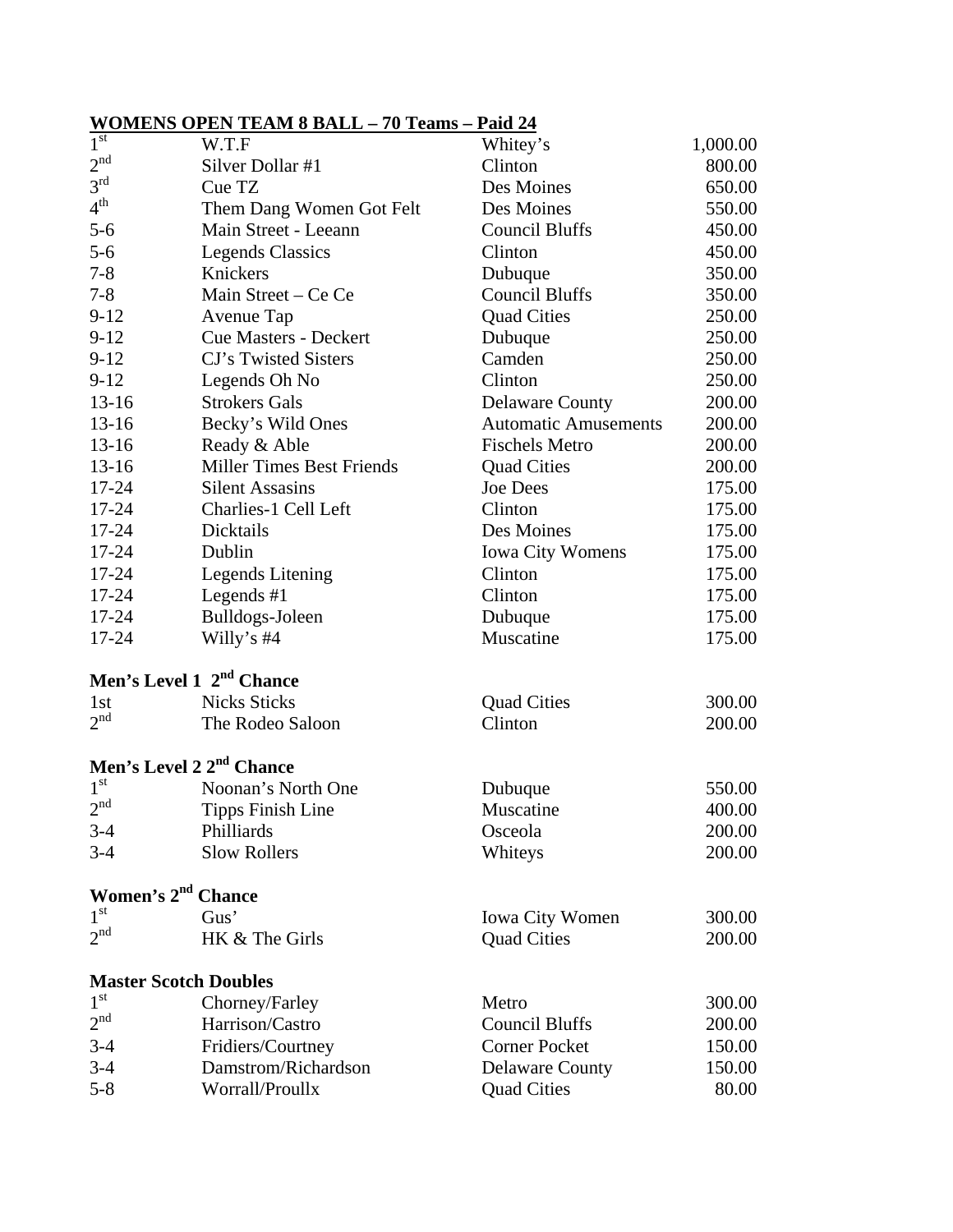| $5 - 8$         | Bicego/Bennett               | <b>Corner Pocket</b>   | 80.00  |
|-----------------|------------------------------|------------------------|--------|
| $5 - 8$         | DeCastecker/Leondard         | <b>Quad Cities</b>     | 80.00  |
| $5 - 8$         | <b>Backes/Duster</b>         | Dubuque                | 80.00  |
|                 |                              |                        |        |
|                 | <b>Open Scotch Doubles 1</b> |                        |        |
| 1 <sup>st</sup> | French/French                | <b>Quad Cities</b>     | 520.00 |
| 2 <sup>nd</sup> | Neal/Hoover                  | Des Moines             | 400.00 |
| $3 - 4$         | Bekeris/Frye                 | Cedar Rapids           | 300.00 |
| $3-4$           | Laurent/Kohl                 | Clinton                | 300.00 |
| $5 - 8$         | Gothard/Fecke                | Clinton                | 200.00 |
| $5 - 8$         | Dahl/Luna                    | Clinton                | 200.00 |
| $5 - 8$         | Adams/Swanson                | Des Moines             | 200.00 |
| $5 - 8$         | Bloodgood/Smith              | Creston                | 200.00 |
| $9-16$          | Ford/Wonick                  | <b>Iowa City</b>       | 120.00 |
| $9-16$          | Stratton/Fuglsang            | Clinton                | 120.00 |
| $9-16$          | Peiffer/Frerks               | <b>Iowa City</b>       | 120.00 |
| $9-16$          | Langguth/Miller              | Cedar Rapids           | 120.00 |
| $9-16$          | Pinter/Peel                  | Des Moines             | 120.00 |
| $9-16$          | Shrader-Shrader              | Automatic              | 120.00 |
| $9-16$          | Schmitt/Schmitt              | Dubuque                | 120.00 |
| $9-16$          | Sero-O'Connor                | Automatic              | 120.00 |
| 17-32           | DeVries/DeVries              | Ames                   | 60.00  |
| 17-32           | Nickelson/Ceurvorst          | <b>Quad Cities</b>     | 60.00  |
| 17-32           | Caes/Specht                  | <b>Timber City</b>     | 60.00  |
| 17-32           | Wentz/Wentz                  | <b>Quad Cities</b>     | 60.00  |
| 17-32           | Anderson/Reeves              | <b>Delaware County</b> | 60.00  |
| 17-32           | McNamara/McNamara            | <b>Quad Cities</b>     | 60.00  |
| 17-32           | VanCampen/Brewer             | Clinton                | 60.00  |
| 17-32           | Beadle/Osenbaugh             | Cedar Rapids           | 60.00  |
| 17-32           | Vermule/Vermule              | <b>Council Bluffs</b>  | 60.00  |
| 17-32           | Nefzger/Britt                | <b>Delaware County</b> | 60.00  |
| 17-32           | Hanjy/Turner                 | <b>Quad Cities</b>     | 60.00  |
| 17-32           | Saienga/Saienga              | <b>Corner Pocket</b>   | 60.00  |
| 17-32           | Marsh/Marsh                  | <b>Council Bluffs</b>  | 60.00  |
| 17-32           | Coyle/Dart                   | <b>Delaware County</b> | 60.00  |
| 17-32           | Blecka/Hunt                  | <b>Council Bluffs</b>  | 60.00  |
| 17-32           | Danielsen/Glasgow            | <b>Iowa City</b>       | 60.00  |
| $33 - 64$       | Kephart/Heidersheit          | <b>Council Bluffs</b>  | 45.00  |
| 33-64           | Eustice/Eustice              | <b>Iowa City Women</b> | 45.00  |
| $33 - 64$       | Harback/Lewis                | <b>Delaware County</b> | 45.00  |
| $33 - 64$       | Ackmann/Asbell               | Dubuque                | 45.00  |
| $33 - 64$       | Mathiesen/Ezerski            | Des Moines             | 45.00  |
| $33 - 64$       | Allard/Hamilton              | <b>Corner Pocket</b>   | 45.00  |
| $33 - 64$       | Graham/Graham                | <b>Charles City</b>    | 45.00  |
| $33 - 64$       | Radabaugh/Baum               | <b>Delaware County</b> | 45.00  |
| 33-64           | Gibson/Weston                | Clinton                | 45.00  |
|                 |                              |                        |        |